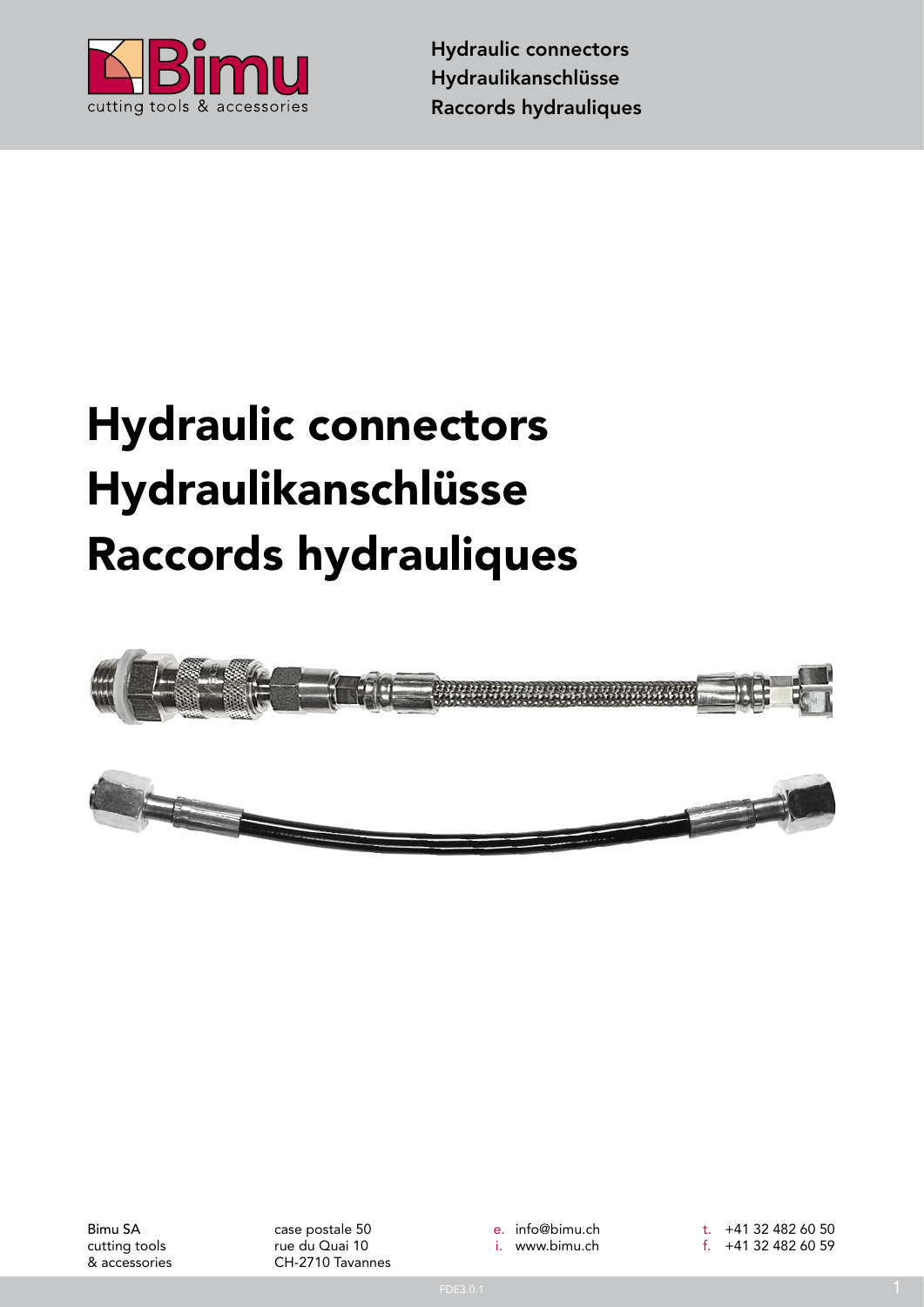

## Standard hydraulic connectors<br>
Standard-Hydraulikanschlüsse<br>
Raccords hydrauliques standards<br>
Haute pression jusqu'à<br>
Haute pression jusqu'à Standard-Hydraulikanschlüsse Raccords hydrauliques standards

High pressure up to Hochdruck bis<br>Haute pression jusqu'à



|         |                 | Description<br>Bezeichnung<br>Description                                                                                                                                      | Article nr.<br>Artikel Nr.<br>Nº Article |
|---------|-----------------|--------------------------------------------------------------------------------------------------------------------------------------------------------------------------------|------------------------------------------|
|         |                 | High pressure tube 100 mm, G1/8"<br>Hochdruckrohr 100 mm, G1/8"<br>Tuyau haute pression 100 mm, G1/8"                                                                          | 01.04.4295                               |
|         |                 | High pressure tube 180 mm, G1/8"<br>Hochdruckrohr 180 mm, G1/8"<br>Tuyau haute pression 180 mm, G1/8"                                                                          | 01.04.4000                               |
|         |                 | High pressure tube 300 mm, G1/8"<br>Hochdruckrohr 300 mm, G1/8"<br>Tuyau haute pression 300 mm, G1/8"                                                                          | 01.04.3870                               |
|         |                 | High pressure tube 400 mm, G1/8"<br>Hochdruckrohr 400 mm, G1/8"<br>Tuyau haute pression 400 mm, G1/8"                                                                          | 01.04.4302                               |
|         |                 | Straight connector G1/8"<br>Gerade Verbindung G1/8"<br>Raccord droit G1/8"                                                                                                     | 01.04.2292                               |
|         |                 | Angled connector G1/8"<br>Winkelstecker G1/8<br>Raccord coudé G1/8"                                                                                                            | 01.04.3340                               |
|         |                 | Straight connector M8x1<br>Gerade Verbindung M8x1<br>Raccord droit M8x1                                                                                                        | 01.04.3939                               |
|         |                 | Angled connector M8x1<br>Winkelstecker M8x1<br>Raccord coudé M8x1                                                                                                              | 01.04.3340.1                             |
| 30      | 108             | Distributor with<br>1 input G1/4" and 4 outputs G1/8"<br>Verteilerblock mit<br>1 Eingang G1/4" und 4 Aussgänge G1/8"<br>Distributeur avec<br>1 entrée G1/4" et 4 sorties G1/8" | 02.01.0041                               |
| Bimu SA | case postale 50 | e. info@bimu.ch                                                                                                                                                                | t. $+41$ 32 482 60 50                    |

cutting tools & accessories

case postale 50 rue du Quai 10 CH-2710 Tavannes

e. info@bimu.ch i. www.bimu.ch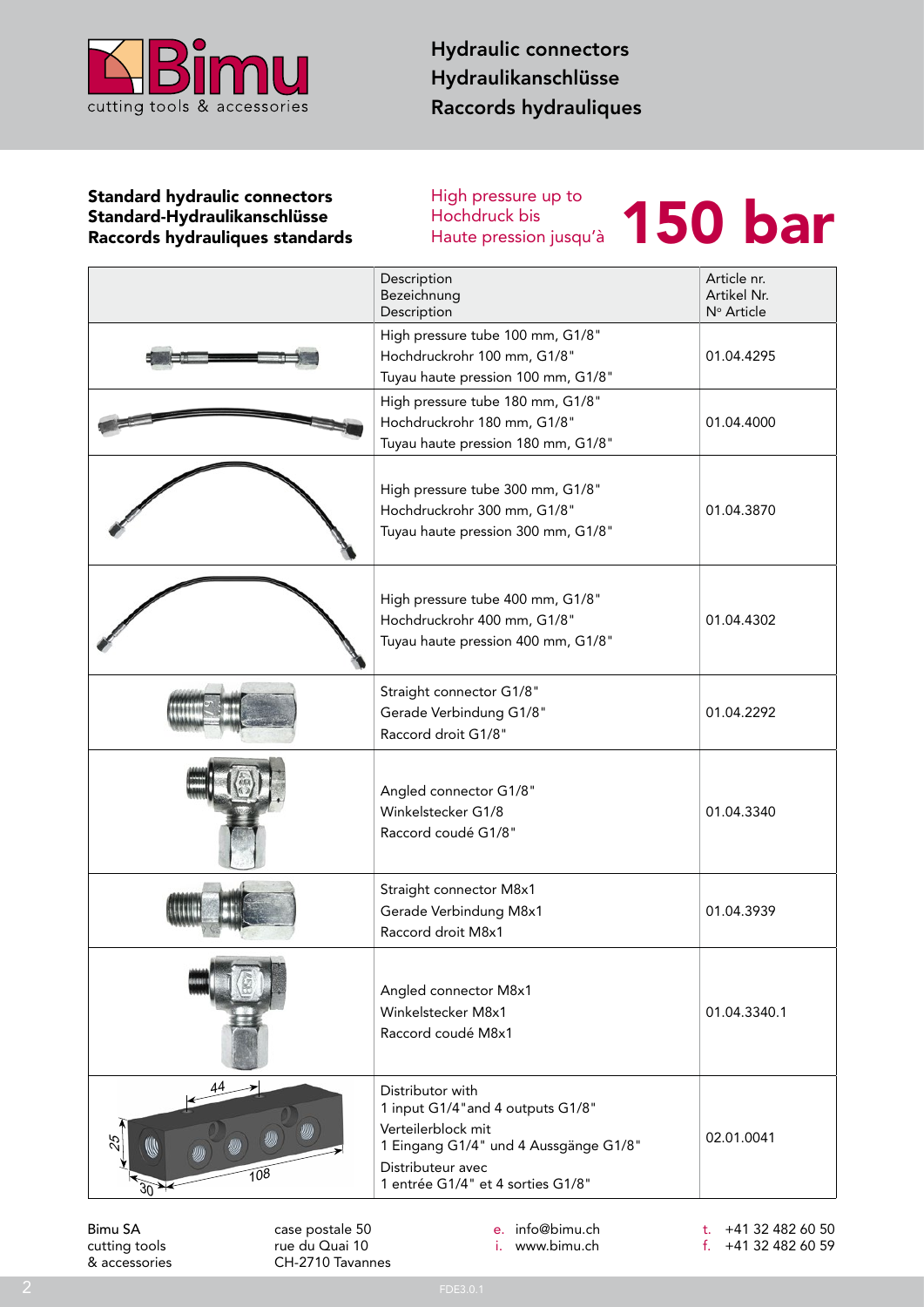

Hydraulikanschlüsse Typ "RH" Raccords hydrauliques de type "RH"

High pressure up to Hochdruck bis "RH" type hydraulic connectors High pressure up to<br>Hydraulikanschlüsse Typ "RH" Hochdruck bis<br>Raccords hydrauliques de type "RH" Haute pression jusqu'à 250 bar bar

Hose with metal weave: highly abrasion resistant Schlauch mit Metall-Ummantelung: sehr abriebfest Tuyau avec tissage métallique: très résistant à l'abrasion



Quick change coupling: no key required Schnellwechselkupplung: kein Schraubenschlüssel erforderlich Raccord à changement rapide: pas besoin de clé





Swivel joint: easy connection of tools Drehgelenk: einfacher Anschluss von Werkzeugen Raccord orientable: connection facilitée des outils

Bimu SA cutting tools & accessories case postale 50 rue du Quai 10 CH-2710 Tavannes e. info@bimu.ch i. www.bimu.ch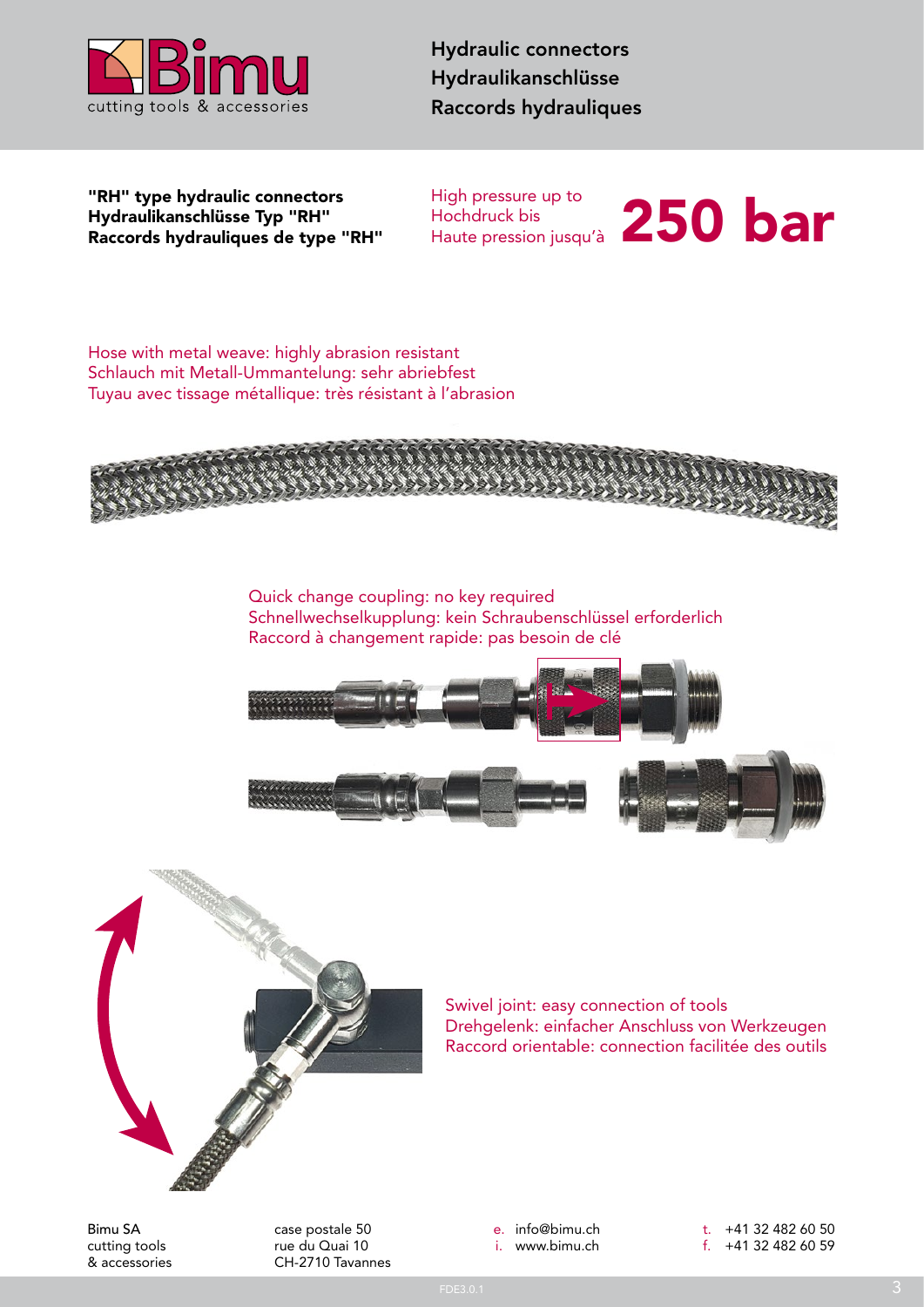

|        | Description<br>Bezeichnung<br>Description                                                                                                                                                                                             | Article nr.<br>Artikel Nr.<br>Nº Article |
|--------|---------------------------------------------------------------------------------------------------------------------------------------------------------------------------------------------------------------------------------------|------------------------------------------|
|        | Banjo screw, external threading M5x0,5<br>Hohlschraube, Aussengewinde M5x0,5<br>Vis banjo, filet extérieur M5x0,5                                                                                                                     | RH22-40050530                            |
|        | Banjo screw, external threading M5<br>Hohlschraube, Aussengewinde M5<br>Vis banjo, filet extérieur M5                                                                                                                                 | RH22-40050830                            |
|        | «Ringfitting», internal threading M5x0,5<br>«Ringfitting», Innengewinde M5x0,5<br>« Ringfitting », filetage intérieur M5x0,5                                                                                                          | RH24-3250030                             |
|        | 90° angle connector, internal threading M5x0,5,<br>external threading M5<br>90° Winkelanschluss, Innengewinde M5x0,5,<br>Aussengewinde M5<br>Raccord coudé à 90°, filetage intérieur M5x0,5,<br>filetage extérieur M5                 | RH23-3908530                             |
|        | 90° angle connector, internal threading M5x0,5,<br>external threading M5x0,5<br>90° Winkelanschluss, Innengewinde M5x0,5,<br>Aussengewinde M5x0,5<br>Raccord coudé à 90°, filetage intérieur M5x0,5,<br>filetage extérieur M5x0,5     | RH23-3908830                             |
|        | «Stahlflex» high pressure hose, length 80 mm,<br>external threading M5x0,5<br>«Stahlflex» Hochdruckschlauch, Länge 80 mm,<br>Aussengewinde M5x0,5<br>Tube haute pression « Stahlflex », longueur 80<br>mm, filetage extérieur M5x0,5  | RH28-3008030                             |
| 30.000 | «Stahlflex» high pressure hose, length 100 mm,<br>external threading M5x0,5<br>«Stahlflex» Hochdruckschlauch, Länge 100 mm,<br>Aussengewinde M5x0,5<br>Tube haute pression «Stahlflex», longueur<br>100 mm, filetage extérieur M5x0,5 | RH28-3010030                             |
|        | «Stahlflex» high pressure hose, length 180 mm,<br>external threading M5x0,5<br>«Stahlflex» Hochdruckschlauch, Länge 180 mm,<br>Aussengewinde M5x0,5<br>Tube haute pression «Stahlflex», longueur<br>180 mm, filetage extérieur M5x0,5 | RH28-3018030                             |

Bimu SA cutting tool s & accessorie s case postale 50 rue du Quai 10 CH-2710 Tavannes e. info@bimu.ch

i. www.bimu.ch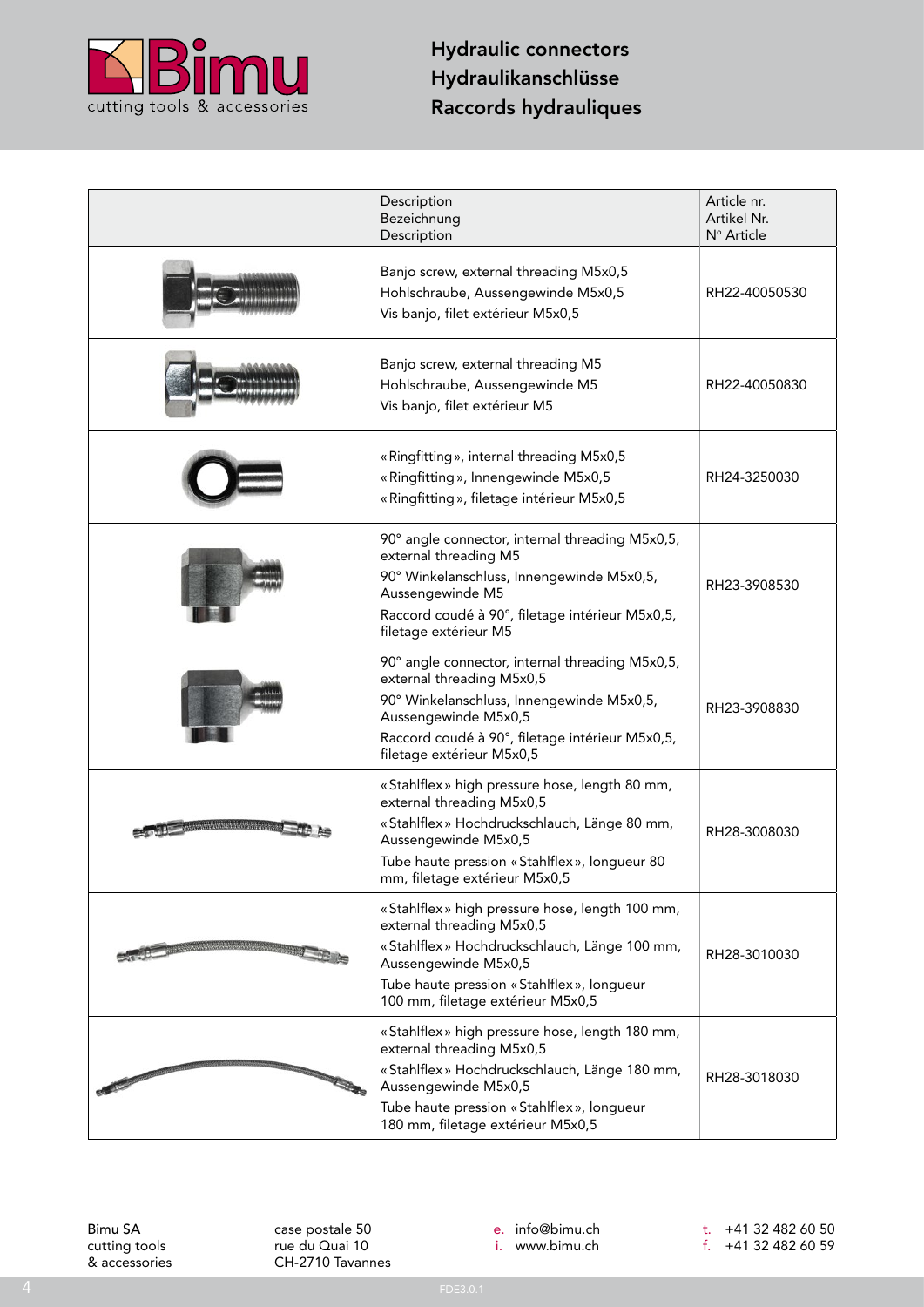

| Description<br>Bezeichnung<br>Description                                                                                                                                                                                                                   | Article nr.<br>Artikel Nr.<br>Nº Article |
|-------------------------------------------------------------------------------------------------------------------------------------------------------------------------------------------------------------------------------------------------------------|------------------------------------------|
| Coupling plug, internal threading M5x0,5<br>Kupplung-Stecker, Innengewinde M5x0,5<br>Fiche de couplage, filetage intérieur M5x0,5                                                                                                                           | RH804012330                              |
| Quick coupling, external threading G1/8".<br>△ High pressure only up to 150 bar<br>Schnellverschlusskupplung,<br>Aussengewinde G1/8"<br>△ Hochdruck nur bis 150 bar<br>Raccord rapide, filet extérieur G1/8"<br>A Haute pression uniquement jusqu'à 150 bar | RH816180100                              |
| Adaptor, external threading M8x1,<br>internal threading M5x0,5<br>Adapter, Aussengewinde M8x1,<br>Innengewinde M5x0,5<br>Adaptateur, filetage extérieur M8x1,<br>filetage intérieur M5x0,5                                                                  | RH54-358000030                           |
| Adaptor, external threading G1/8",<br>internal threading M8x1<br>Adapter, Aussengewinde G1/8",<br>Innengewinde M8x1<br>Adaptateur, filetage extérieur G1/8",<br>filetage intérieur M8x1                                                                     | RH101980                                 |
| Reduction for hydraulic connector from G1/4"<br>to G1/8"<br>Hydraulik Reduzierung von G1/4" auf G1/8"<br>Réduction hydraulique de G1/4" à G1/8"                                                                                                             | RED G1/4" - G1/8"                        |

Bimu SA cutting tools & accessories case postale 50 rue du Quai 10 CH-2710 Tavannes e. info@bimu.ch i. www.bimu.ch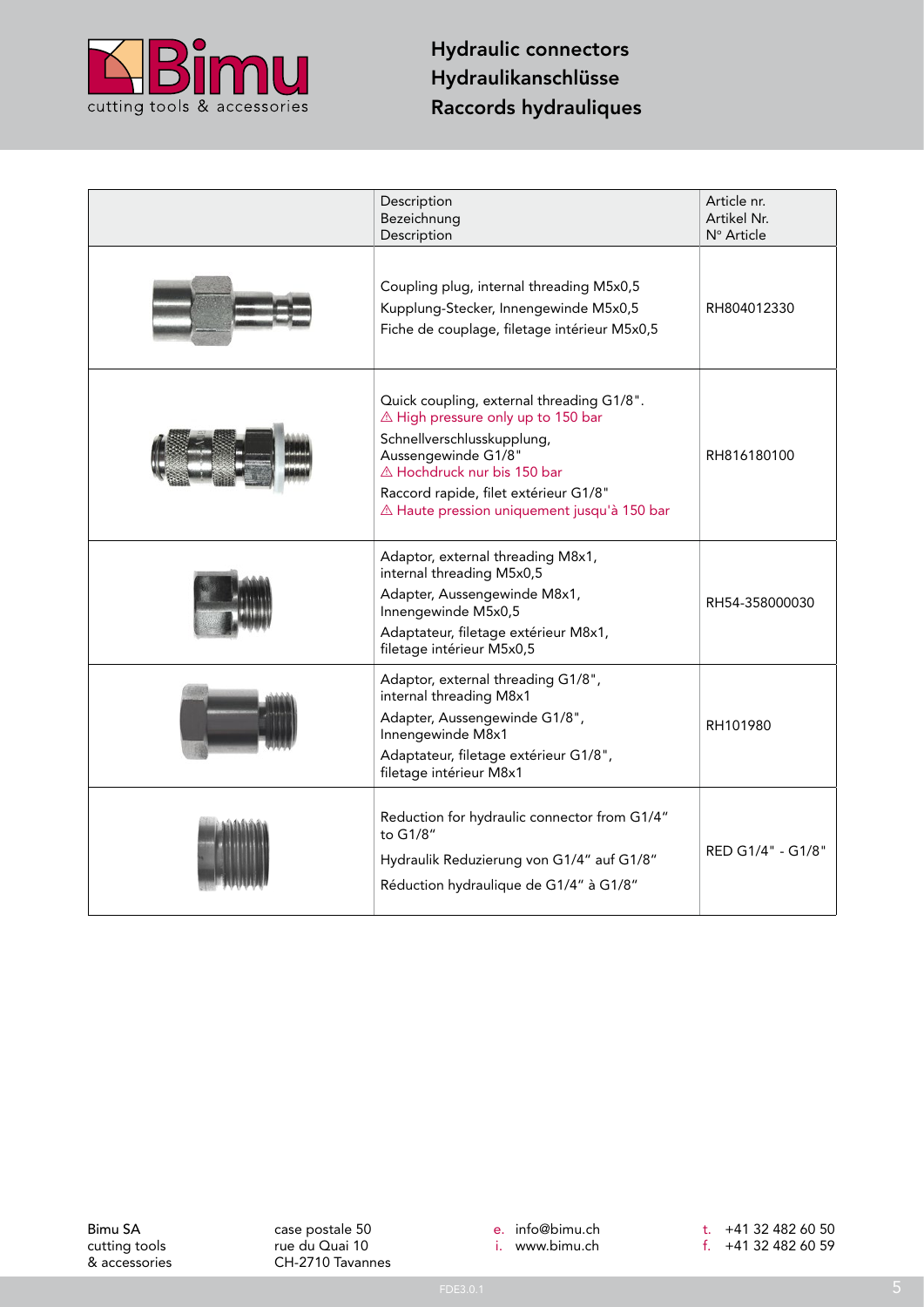

Examples of possible set-ups Beispiele für mögliche Verbindungen Exemples de montages possibles



case postale 50 rue du Quai 10 CH-2710 Tavannes e. info@bimu.ch i. www.bimu.ch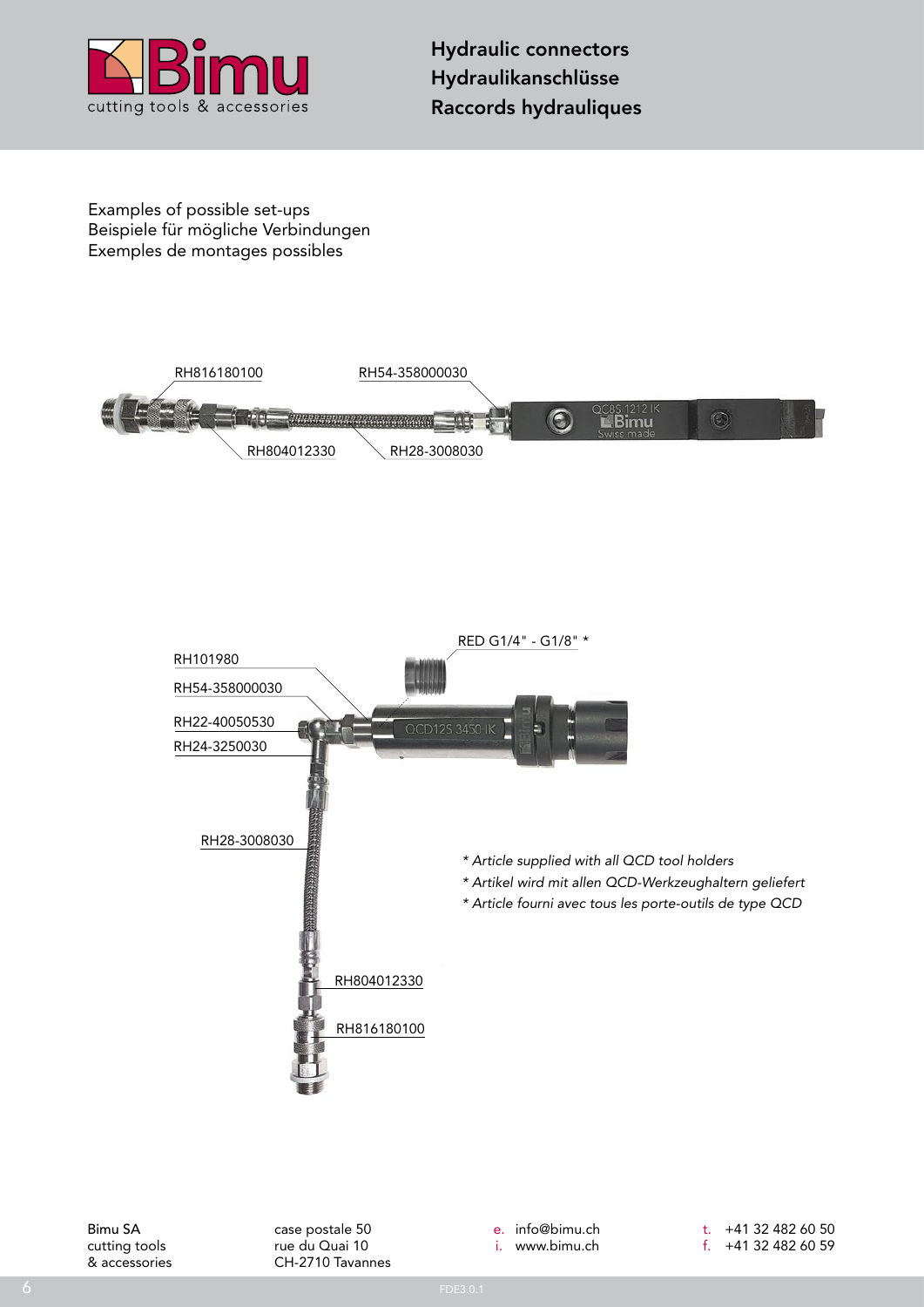

Examples of possible set-ups Beispiele für mögliche Verbindungen Exemples de montages possibles



cutting tools & accessories rue du Quai 10 CH-2710 Tavannes i. www.bimu.ch

f. +41 32 482 60 59